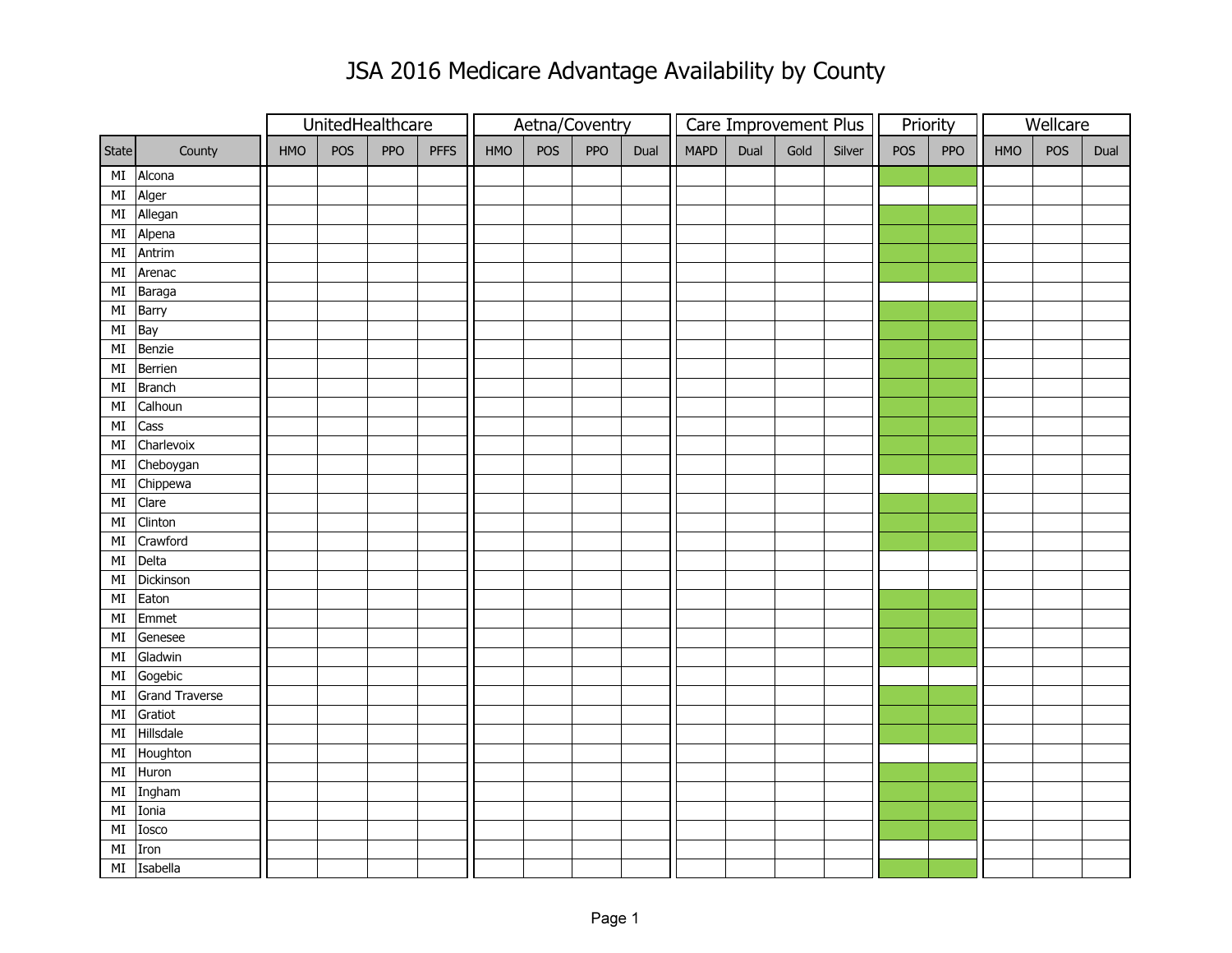## JSA 2016 Medicare Advantage Availability by County

|               |              |     | UnitedHealthcare |            |             | Aetna/Coventry |     |            |      |             |      | Care Improvement Plus |        | Priority |            | Wellcare |     |      |
|---------------|--------------|-----|------------------|------------|-------------|----------------|-----|------------|------|-------------|------|-----------------------|--------|----------|------------|----------|-----|------|
| State         | County       | HMO | POS              | <b>PPO</b> | <b>PFFS</b> | HMO            | POS | <b>PPO</b> | Dual | <b>MAPD</b> | Dual | Gold                  | Silver | POS      | <b>PPO</b> | HMO      | POS | Dual |
| MI            | Jackson      |     |                  |            |             |                |     |            |      |             |      |                       |        |          |            |          |     |      |
| $\mathsf{MI}$ | Kalamazoo    |     |                  |            |             |                |     |            |      |             |      |                       |        |          |            |          |     |      |
| $\mathsf{MI}$ | Kalkaska     |     |                  |            |             |                |     |            |      |             |      |                       |        |          |            |          |     |      |
| $\mathsf{MI}$ | Kent         |     |                  |            |             |                |     |            |      |             |      |                       |        |          |            |          |     |      |
| MI            | Keweenaw     |     |                  |            |             |                |     |            |      |             |      |                       |        |          |            |          |     |      |
| $\mathsf{MI}$ | Lake         |     |                  |            |             |                |     |            |      |             |      |                       |        |          |            |          |     |      |
| $\mathsf{MI}$ | Lapeer       |     |                  |            |             |                |     |            |      |             |      |                       |        |          |            |          |     |      |
| $\mathsf{MI}$ | Leelanau     |     |                  |            |             |                |     |            |      |             |      |                       |        |          |            |          |     |      |
| $\mathsf{MI}$ | Lenawee      |     |                  |            |             |                |     |            |      |             |      |                       |        |          |            |          |     |      |
| $\mathsf{MI}$ | Livingston   |     |                  |            |             |                |     |            |      |             |      |                       |        |          |            |          |     |      |
| $\mathsf{MI}$ | Luce         |     |                  |            |             |                |     |            |      |             |      |                       |        |          |            |          |     |      |
| MI            | Mackinac     |     |                  |            |             |                |     |            |      |             |      |                       |        |          |            |          |     |      |
| MI            | Macomb       |     |                  |            |             |                |     |            |      |             |      |                       |        |          |            |          |     |      |
| $\mathsf{MI}$ | Manistee     |     |                  |            |             |                |     |            |      |             |      |                       |        |          |            |          |     |      |
| $\mathsf{MI}$ | Marquette    |     |                  |            |             |                |     |            |      |             |      |                       |        |          |            |          |     |      |
| $\mathsf{MI}$ | Mason        |     |                  |            |             |                |     |            |      |             |      |                       |        |          |            |          |     |      |
| $\mathsf{MI}$ | Mecosta      |     |                  |            |             |                |     |            |      |             |      |                       |        |          |            |          |     |      |
| $\mathsf{MI}$ | Menominee    |     |                  |            |             |                |     |            |      |             |      |                       |        |          |            |          |     |      |
| $\mathsf{MI}$ | Midland      |     |                  |            |             |                |     |            |      |             |      |                       |        |          |            |          |     |      |
| MI            | Missaukee    |     |                  |            |             |                |     |            |      |             |      |                       |        |          |            |          |     |      |
| $\mathsf{MI}$ | Monroe       |     |                  |            |             |                |     |            |      |             |      |                       |        |          |            |          |     |      |
| $\mathsf{MI}$ | Montcalm     |     |                  |            |             |                |     |            |      |             |      |                       |        |          |            |          |     |      |
| $\mathsf{MI}$ | Montmorency  |     |                  |            |             |                |     |            |      |             |      |                       |        |          |            |          |     |      |
| $\mathsf{MI}$ | Muskegon     |     |                  |            |             |                |     |            |      |             |      |                       |        |          |            |          |     |      |
| $\mathsf{MI}$ | Newaygo      |     |                  |            |             |                |     |            |      |             |      |                       |        |          |            |          |     |      |
| $\mathsf{MI}$ | Oakland      |     |                  |            |             |                |     |            |      |             |      |                       |        |          |            |          |     |      |
| $\mathsf{MI}$ | Oceana       |     |                  |            |             |                |     |            |      |             |      |                       |        |          |            |          |     |      |
| $\mathsf{MI}$ | Ogemaw       |     |                  |            |             |                |     |            |      |             |      |                       |        |          |            |          |     |      |
| $\mathsf{MI}$ | Ontonagon    |     |                  |            |             |                |     |            |      |             |      |                       |        |          |            |          |     |      |
| MI            | Osceola      |     |                  |            |             |                |     |            |      |             |      |                       |        |          |            |          |     |      |
| $\mathsf{MI}$ | Oscoda       |     |                  |            |             |                |     |            |      |             |      |                       |        |          |            |          |     |      |
| MI            | Otsego       |     |                  |            |             |                |     |            |      |             |      |                       |        |          |            |          |     |      |
| $\mathsf{MI}$ | Ottawa       |     |                  |            |             |                |     |            |      |             |      |                       |        |          |            |          |     |      |
| $\mathsf{MI}$ | Presque Isle |     |                  |            |             |                |     |            |      |             |      |                       |        |          |            |          |     |      |
| $\mathsf{MI}$ | Roscommon    |     |                  |            |             |                |     |            |      |             |      |                       |        |          |            |          |     |      |
| $\mathsf{MI}$ | Saginaw      |     |                  |            |             |                |     |            |      |             |      |                       |        |          |            |          |     |      |
| MI            | Sanilac      |     |                  |            |             |                |     |            |      |             |      |                       |        |          |            |          |     |      |